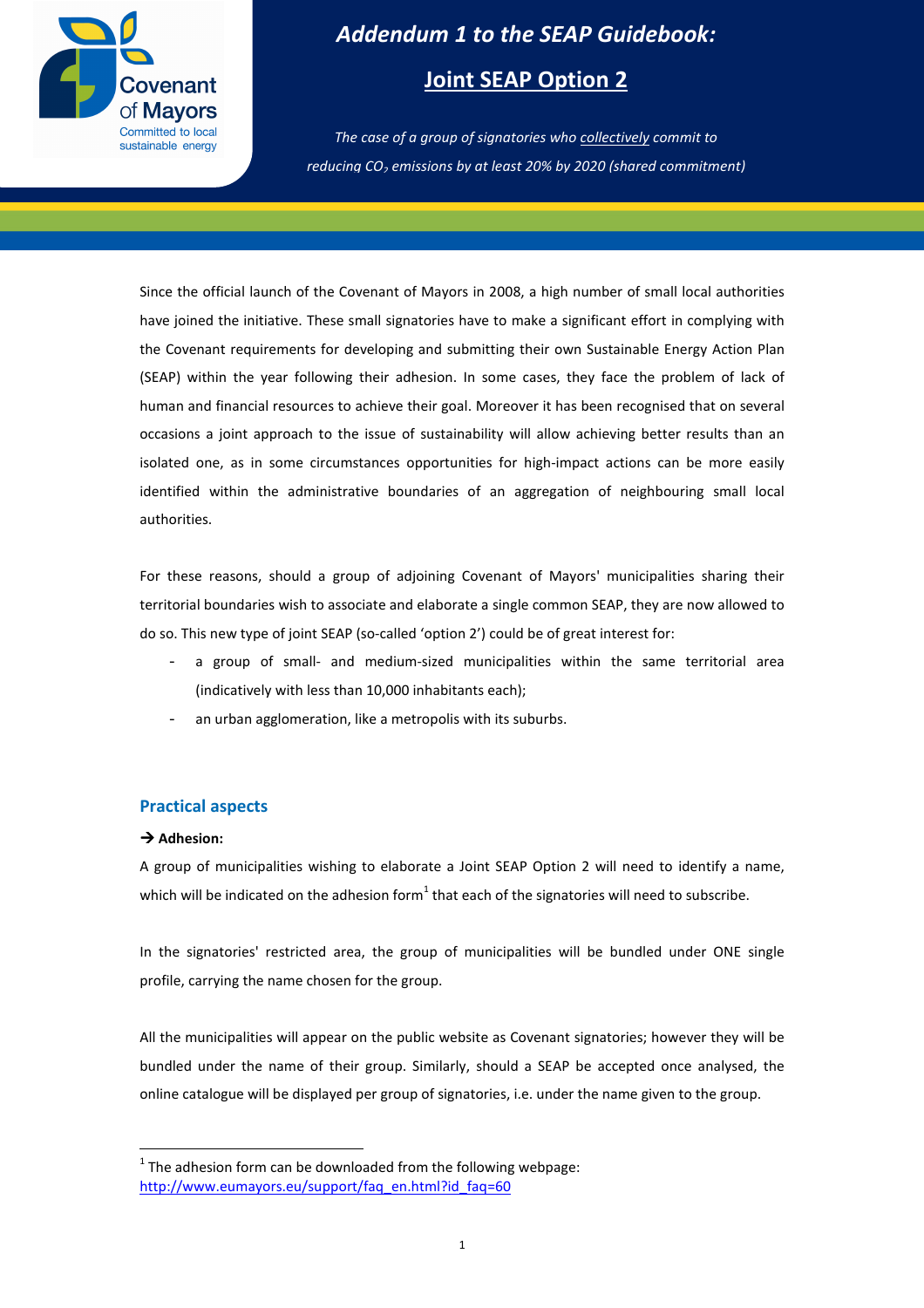#### **→ Coordination:**

The group of Signatories is strongly encouraged to appoint a body / authority responsible for coordinating the work throughout the SEAP development and implementation process. It could be for example one of the most active / advanced municipality among the group, the agglomeration in case of urban areas, or the province/region acting as official Covenant Coordinator.

#### $\rightarrow$  SEAP development:

The group of signatories will jointly elaborate the SEAP and, in particular:

- prepare **one Baseline Emission Inventory** for the whole territory covered by the group of signatories;
- set a **shared emission reduction objective (20% as a minimum)** on the basis of the common BEI, within the territory covered jointly by the group of municipalities. This means that Signatory A can plan to achieve a reduction of emissions lower than 20% by 2020, if neighbouring Signatory B commits to a higher reduction which ensures that the joint objective is at least -20%; $^{2}$
- plan a **single set of actions** to achieve the chosen emission reduction objective. The SEAP should distinguish among the common actions (undertaken by the signatories altogether), and the ones undertaken by individual signatories (if any).

#### $\rightarrow$  SEAP submission:

The group of signatories choosing to submit a Joint SEAP Option 2 will submit:

- **one SEAP document**, approved by the municipal council (or equivalent decision making body) of each of the municipalities. In the SEAP document, the specific contribution to the overall plan of each of the municipalities needs to be defined.
- one SEAP template, under the online grouped profile.

#### **Note:**

 $\overline{a}$ 

**Current signatories having signed individually but wishing to submit a Joint SEAP Option 2 are allowed to do so.** However, they need to be restructured under a grouped profile and should contact the Covenant of Mayors Office (**info@eumayors.eu**) in order to carry out the relative procedure.

 $2$  Explanatory example of two allowed situations for signatories A and B wanting to reduce their emissions of 20% compared to the Baseline year.

| Signatory   | <b>Emissions in the Baseline</b><br>Year (tCO <sub>2</sub> /a) | Planned CO <sub>2</sub> emissions in 2020 (tCO <sub>2</sub> /a) -<br>Reduction objective for 2020 (%) |                     |
|-------------|----------------------------------------------------------------|-------------------------------------------------------------------------------------------------------|---------------------|
|             |                                                                | Joint SEAP Option 1/<br><b>Standard SEAP</b>                                                          | Joint SEAP Option 2 |
| Signatory A | 500t                                                           | 400 t - 20%                                                                                           | 425 - 15%           |
| Signatory B | 1000 t                                                         | $800t - 20%$                                                                                          | 775 t - 22.5%       |